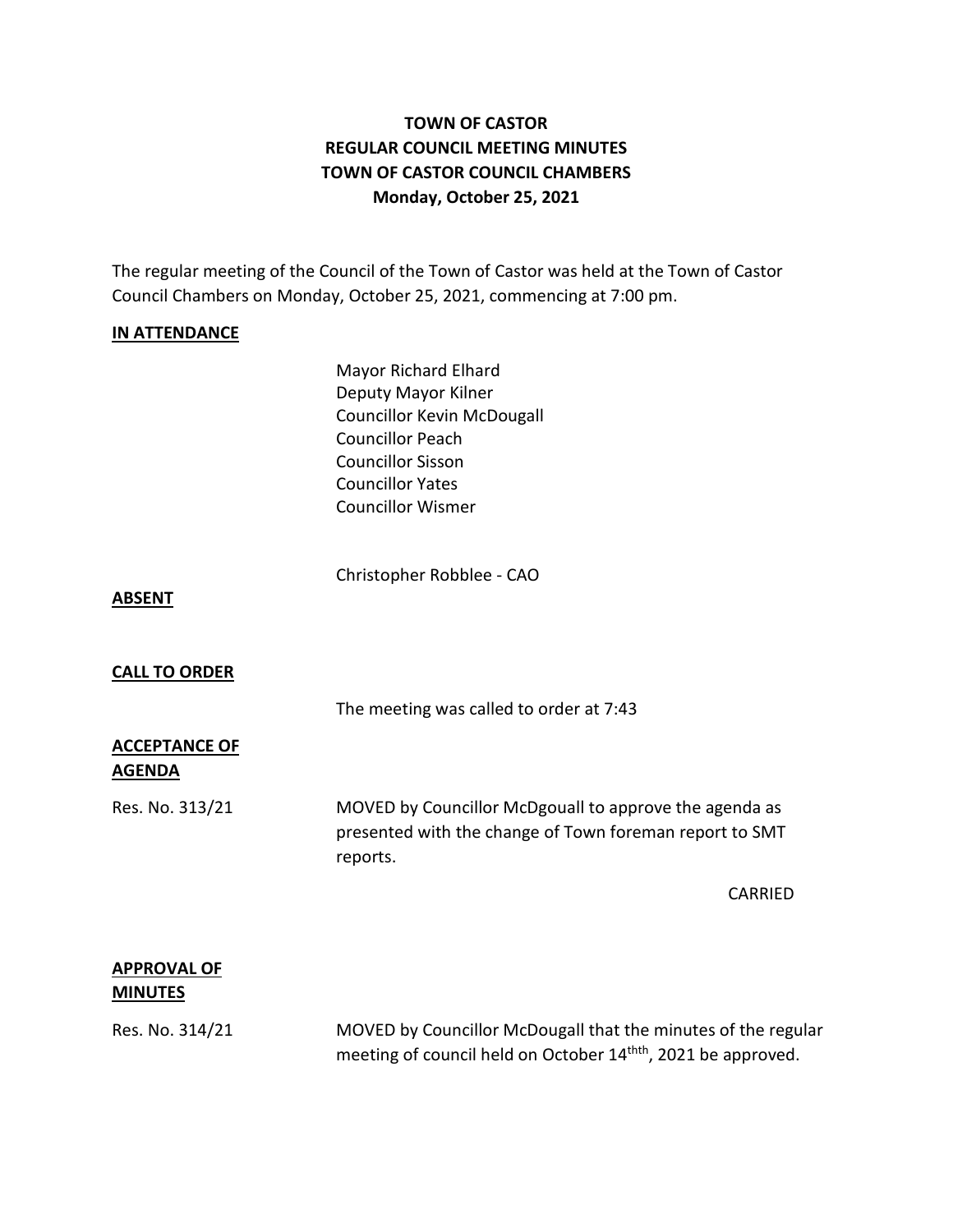CARRIED

## **DELEGATION**

## **FINANCIAL REPORTS**

| Res. No. 315/21       | MOVED by Councillor Kilner that account numbers 27621-27653<br>be approved for payment and that the list of Accounts be marked<br>Schedule "A" and attached to these minutes of Council. |                |
|-----------------------|------------------------------------------------------------------------------------------------------------------------------------------------------------------------------------------|----------------|
|                       |                                                                                                                                                                                          | <b>CARRIED</b> |
| Res. No. 316/21       | MOVED by Councillor Wismer to accept the budget update as<br>presented.                                                                                                                  |                |
|                       |                                                                                                                                                                                          | <b>CARRIED</b> |
| <b>CORRESPONDENCE</b> |                                                                                                                                                                                          |                |
| Res. No. 317/21       | MOVED by Councillor McDgouall to accept the gold circle letter as<br>information                                                                                                         |                |
|                       |                                                                                                                                                                                          | <b>CARRIED</b> |
| <b>BYLAWS</b>         |                                                                                                                                                                                          |                |
| <b>BUSINESS</b>       |                                                                                                                                                                                          |                |
| Res No. 318/21        | MOVED by Councillor McDgouall to Table the Tower engineering<br>quote.                                                                                                                   |                |
|                       |                                                                                                                                                                                          | CARRIED        |
| Res No. 319/21        | MOVED by Councillor McDgouall to approve the account<br>receivable transfers as presented.                                                                                               |                |
|                       |                                                                                                                                                                                          | <b>CARRIED</b> |
| Res No. 320/21        | MOVED by Councillor Wismer to table with the proposal from                                                                                                                               |                |

FCSS and the golden circle building.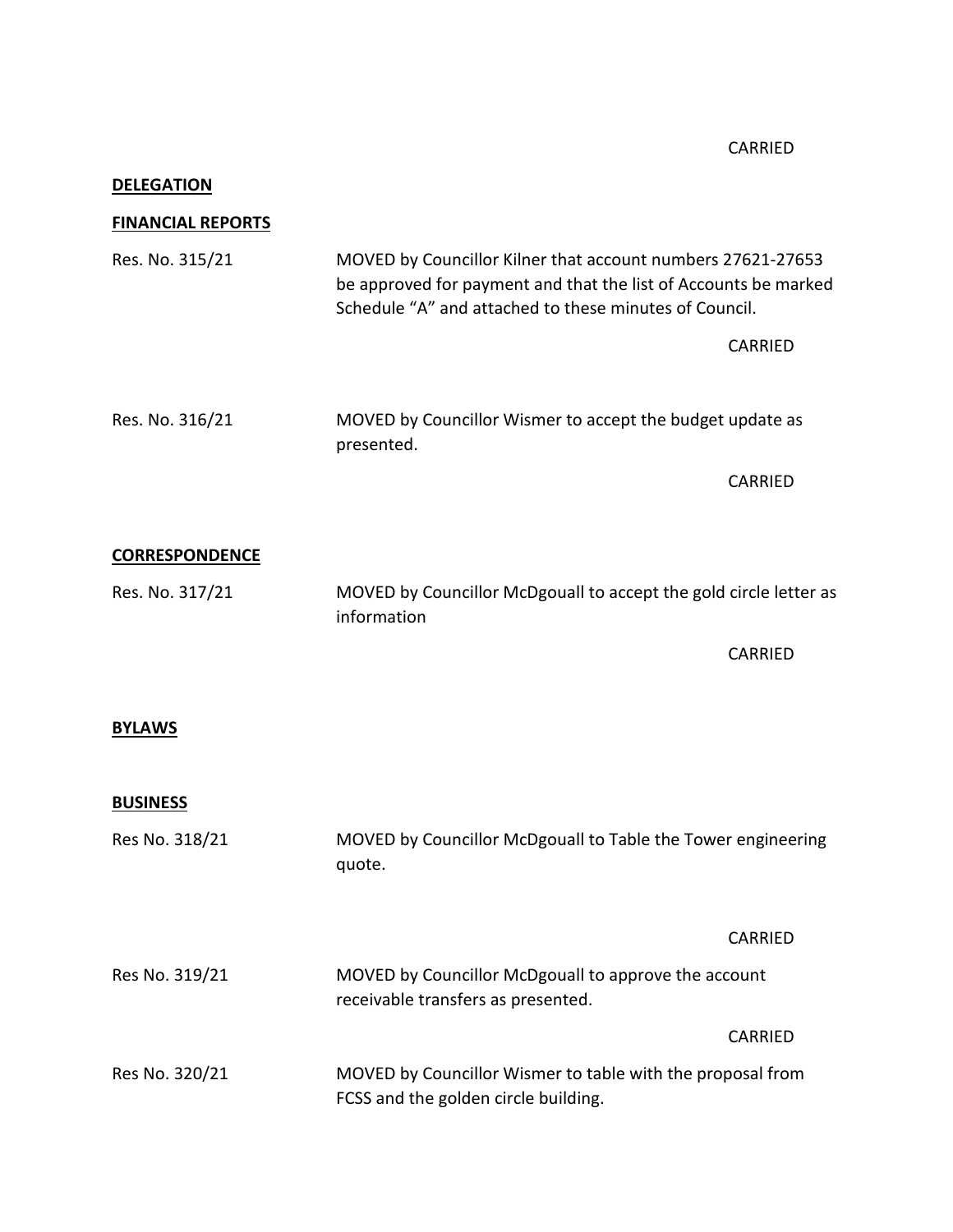CARRIED

| Res No. 321/21 | MOVED by Councillor McDougall to adopt the Town vaccination |
|----------------|-------------------------------------------------------------|
|                | policy.                                                     |

CARRIED

## **COMMITTEE REPORTS**

| Res. No. 322/21       | MOVED by Councillor McDgouall to accept the Councillor reports<br>for information. |                |  |
|-----------------------|------------------------------------------------------------------------------------|----------------|--|
|                       |                                                                                    | <b>CARRIED</b> |  |
| Res. No. 323/21       | MOVED by Councillor Peach to accept the SMT reports for<br>information.            |                |  |
|                       |                                                                                    | <b>CARRIED</b> |  |
| Res. No. 324/21       | MOVED by Councillor Yates to accept the C.A.O. report for<br>information.          |                |  |
|                       |                                                                                    | <b>CARRIED</b> |  |
| <b>CLOSED SESSION</b> |                                                                                    |                |  |
| Res. No. 325/21       | MOVED by Councillor McDgouall to for a break 5min                                  |                |  |
|                       |                                                                                    | <b>CARRIED</b> |  |
|                       | Council went for a break at 9:33pm                                                 |                |  |
|                       | Council returned from the break at 9:44                                            |                |  |